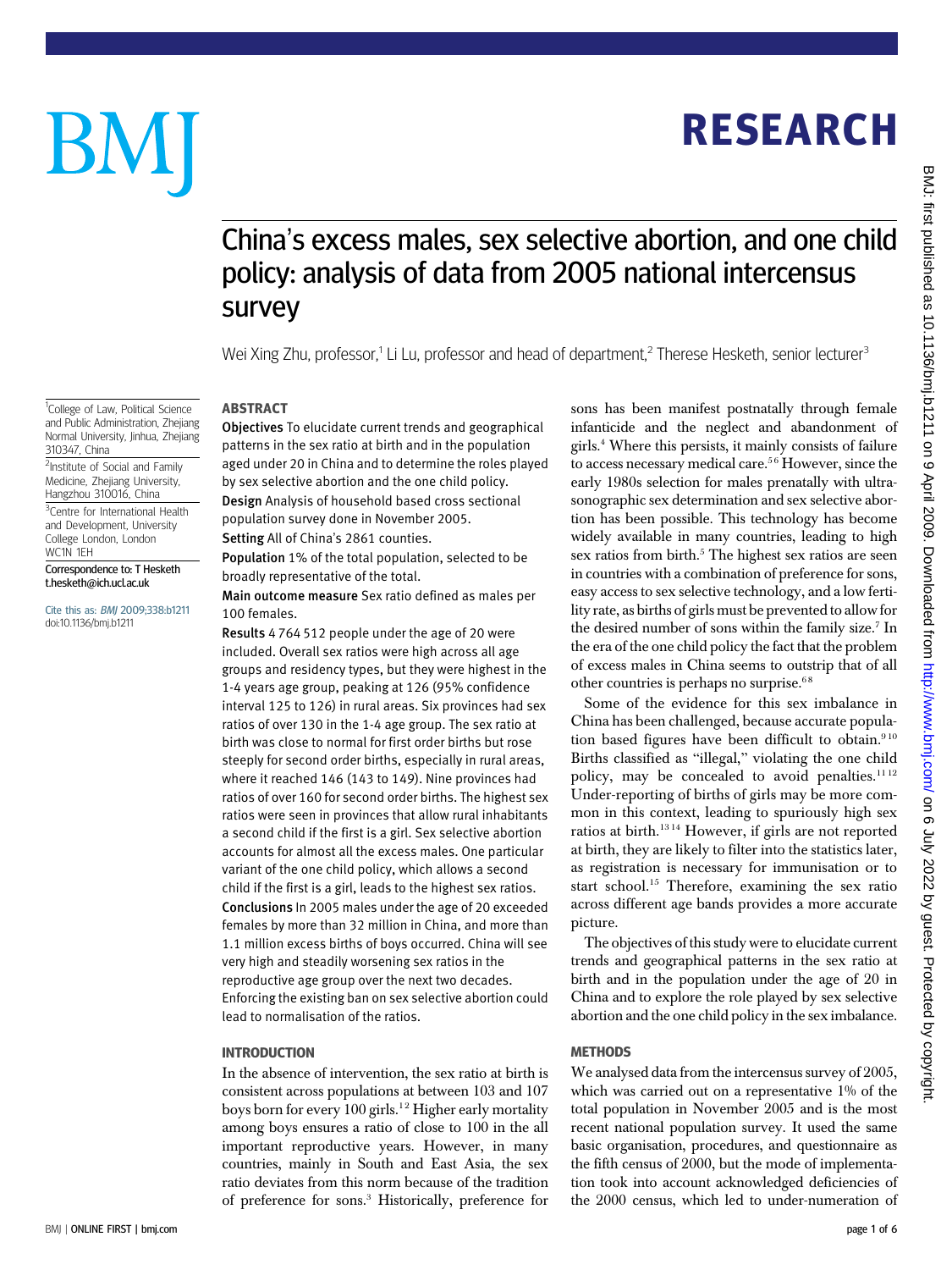the population by an estimated 1.8%, mostly in the youngest age groups, resulting in possible inaccuracies in the sex ratio.16 Specific measures were therefore incorporated into this survey to solve problems of under-numeration, and quality control methods were used to minimise sampling bias. These are described in detail elsewhere.16 The survey covered all of China's 2861 counties, using a three stage cluster sampling method at township, village, and enumeration district level, with probability proportionate to estimated size, and is hence broadly representative of the total population. The minimal sampling unit was the enumeration district, which consisted of the village committee in rural areas and the neighbourhood committee in urban areas. The survey was carried out in households by staff specifically trained in census techniques. Only data for the under 20 age group are reported here.

Analysis—The major outcome variable is the sex ratio, defined as males per 100 females. We derived 95% confidence intervals for the sex ratios by using the 95% confidence interval for the proportion of female births  $(p_f)$  with a variance of  $p_f(1-p_f)$ . We calculated the excess of males for all age groups by using an average of the mean sex ratios from 13 countries that have normal secondary sex ratios and little or no sex preference.17 These were 105 for the 1-9 age group and 104 for the 10-19 age group.

#### **RESULTS**

The survey counted 4 764 512 people under the age of 20: 1 073 229 (22%) urban residents, 813 386 (17%) town residents, and 2 877 897 (60%) rural inhabitants. In the 12 months before the study 161 109 births were reported: 23% in urban areas, 17% in towns, and 60% in rural areas. First order births accounted for 63% of the total, second order for 32%, third order for 4.3%, and fourth or higher order for 1%.

## Under 20 sex ratio

Table 1 shows the sex ratio by age group and type of residency. Sex ratios were consistently higher than normal across residency type and all age groups except for urban 15-19 year olds. Sex ratios peaked in the 1-4 age group; the highest was 126 (95% confidence interval 125 to 126) in rural areas. Table 2 shows the sex ratio by age group for all provinces. Only two provinces, Tibet and Xinjiang, had sex ratios within normal limits across the age range. Two provinces, Jiangxi and Henan, had ratios of over 140 in the 1-4 age group; four provinces—Anhui, Guangdong, Hunan, and Hainan—had ratios of over 130; and seven provinces had ratios between 120 and 129. The provinces with the highest sex ratios are clustered together in the centralsouthern region (fig 1). Notably, sex ratios were high into the teenage groups in Hainan and Guangxi. The excess of males increased from 5.1% (n=142 634) in the cohort born between 1986 and 1995 to 9.4%  $(n=$ 184 970) in the cohort born between 1996 and 2005 across the whole country. A marked rise occurred in the percentage of excess males between the two cohorts in all provinces except Xinjiang.

#### Sex ratio at birth

The total sex ratio at birth for the 12 months to October 2005 was 120 (119 to 121) for the whole sample (table 3), with a gradient between urban (115, 113 to 117), town (120, 118 to 122), and rural (123, 121 to 124) areas. This equates to 11 320 excess boys born for the year for the whole sample. The total sex ratio at birth was over 130 in three provinces (Shaanxi, Anhui, and Jiangxi) and over 120 in 14 provinces. These overall figures conceal dramatic differences in sex ratio at birth by birth order. The sex ratio at birth for first order births was slightly high in cities and towns but was within normal limits in rural areas. However, the ratio rose very steeply for second and higher order births in cities 138 (132 to 144), towns 137 (131 to 143), and rural areas 146 (143 to 149), although the numbers of second order births in cities were low. These rises were consistent across all provinces, except Tibet, with very high figures for second births in Anhui (190, 176 to 205) and Jiangsu (192, 174 to 212). For third births, the sex ratio rose to over 200 in four provinces, although third births accounted for only 4.3% of the total.

## **DISCUSSION**

The findings paint a discouraging picture of very high and increasing sex ratios in the reproductive age group in China for the next two decades. The sex ratio increased steadily from 108 (108 to 109) in the cohort born between 1985 and 1989 to 124 (123 to 124) in the 2000 to 2004 cohort. However, the ratio then declined to 119 (119 to 120) for the 2005 cohort, perhaps indicating the beginning of a reduction in sex ratios for the future. Sex ratios were outside the normal range for

Table 1 |Sex ratio (95% confidence interval) by age and residence, under 20 year olds

|           | Age (year of birth) |                                  |                                    |                                     |                                        |                                        |
|-----------|---------------------|----------------------------------|------------------------------------|-------------------------------------|----------------------------------------|----------------------------------------|
| Residence | No (%)              | <1 year (2004-5)<br>$(n=182393)$ | 1-4 years (2000-4)<br>$(n=724709)$ | 5-9 years (1995-9)<br>$(n=1060664)$ | 10-14 years (1990-<br>4) (n=1 353 263) | 15-19 years (1985-<br>9) (n=1 443 483) |
| All       | 4764512             | 119 (119 to 120)                 | 124 (123 to 124)                   | 119 (119 to 120)                    | 114 (113 to 114)                       | 108 (108 to 109)                       |
| Urban*    | 1 073 229 (23)      | 114 (112 to 115)                 | 116 (115 to 117)                   | 116 (115 to 117)                    | 112 (111 to 114)                       | 101 (100 to 103)                       |
| Town†     | 813 386 (17)        | 117 (115 to 119)                 | 122 (120 to 124)                   | 121 (120 to 122)                    | 116 (115 to 117)                       | 109 (107 to 111)                       |
| Rural‡    | 2 877 897 (60)      | 122 (121 to 122)                 | 126 (125 to 126)                   | 120 (120 to 121)                    | 114 (113 to 114)                       | 111 (110 to 111)                       |

\*Area with more than 100 000 non-agricultural population.

†Population of at least 20 000, where non-agricultural population exceeds 10%. ‡More than 90% agricultural workers.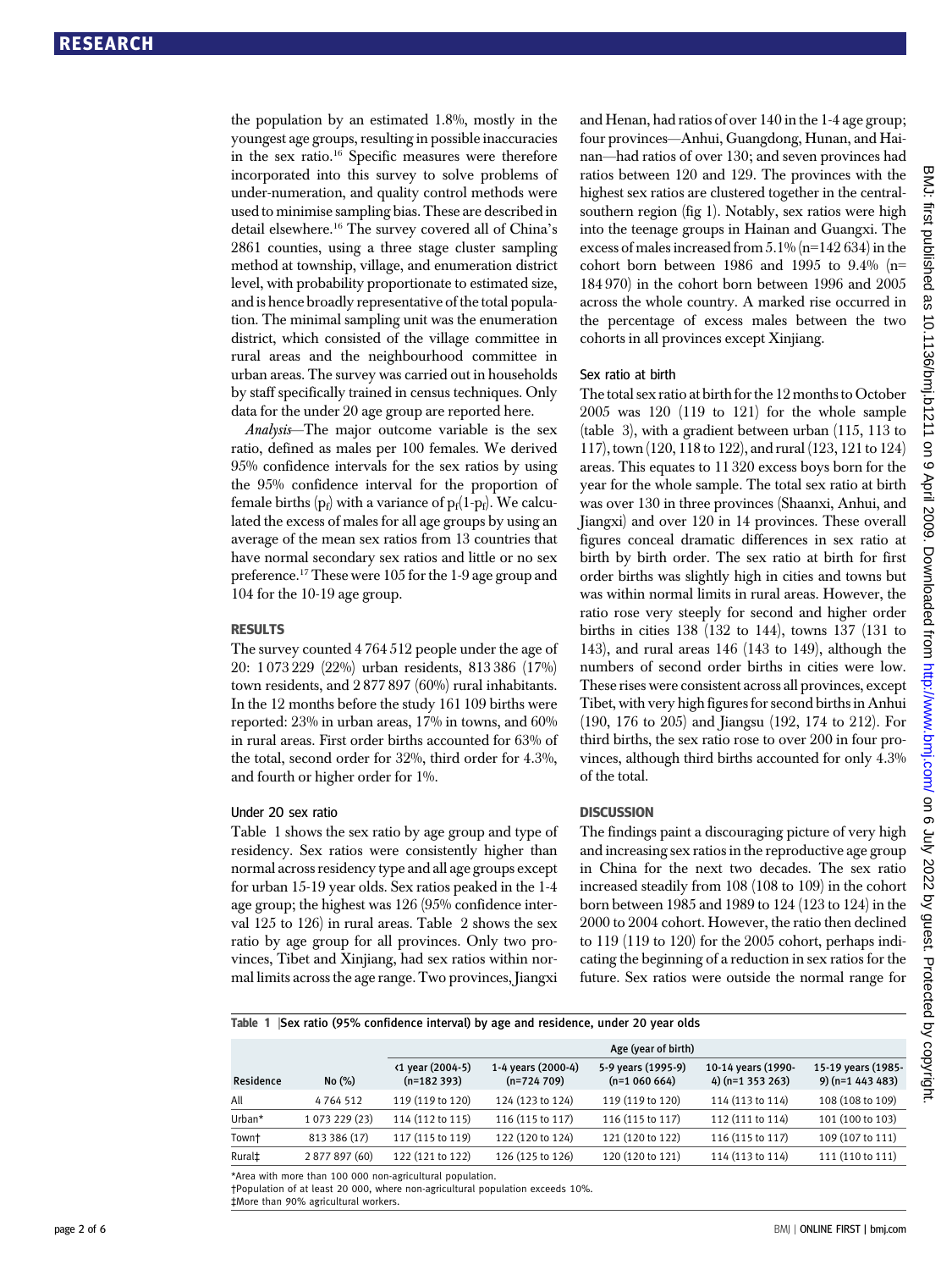|                                                           |          | Age group        |                  |                  |                  |                  | <b>Excess</b>                | <b>Excess</b>                   |
|-----------------------------------------------------------|----------|------------------|------------------|------------------|------------------|------------------|------------------------------|---------------------------------|
| <b>Region and province</b><br>(population in<br>millions) | No       | <1 year          | 1-4 years        | 5-9 years        | 10-14 years      | 15-19 years      | males<br><10 years<br>$(\%)$ | males<br>$10 - 20$<br>years (%) |
| All                                                       | 4764512  | 119 (119 to 120) | 124 (123 to 124) | 119 (119 to 120) | 114 (114 to 115) | 108 (107 to 108) | 9.4                          | 5.1                             |
| North:                                                    |          |                  |                  |                  |                  |                  |                              |                                 |
| Beijing (14)                                              | 35 657   | 114 (102 to 127) | 112 (105 to 118) | 110 (106 to 115) | 104 (100 to 109) | 111 (108 to 115) | 5.4                          | 4.1                             |
| Tianjin (10)                                              | 29 170   | 114 (100 to 130) | 118 (111 to 126) | 115 (109 to 122) | 110 (106 to 115) | 99 (96 to 103)   | 7.5                          | 1.7                             |
| Hebei (65)                                                | 250 933  | 120 (116 to 125) | 122 (120 to 125) | 115 (113 to 117) | 111 (109 to 113) | 104 (102 to 105) | 8.4                          | 3.2                             |
| Shanxi (32)                                               | 131 763  | 116 (110 to 123) | 112 (109 to 116) | 109 (107 to 111) | 109 (107 to 111) | 106 (104 to 108) | 5.1                          | 3.6                             |
| Inner Mongolia (23)                                       | 76 693   | 114 (107 to 122) | 107 (103 to 111) | 109 (106 to 113) | 110 (107 to 113) | 107 (104 to 109) | 4.3                          | 4.0                             |
| Northeast:                                                |          |                  |                  |                  |                  |                  |                              |                                 |
| Liaoning (42)                                             | 118 018  | 113 (106 to 120) | 114 (111 to 117) | 111 (108 to 114) | 110 (108 to 113) | 106 (103 to 108) | 5.6                          | 3.7                             |
| Jilin (26)                                                | 81 1 33  | 113 (105 to 121) | 112 (108 to 116) | 113 (110 to 117  | 110 (107 to 113) | 107 (104 to 109) | 5.9                          | 3.8                             |
| Heilongjiang (38)                                         | 112 057  | 109 (103 to 116) | 111 (108 to 115) | 107 (104 to 110) | 108 (105 to 110) | 107 (105 to 109) | 4.1                          | 3.4                             |
| East:                                                     |          |                  |                  |                  |                  |                  |                              |                                 |
| Shanghai (17)                                             | 37 40 6  | 117 (106 to 128) | 109 (103 to 115) | 111 (105 to 116) | 108 (103 to 113) | 98 (95 to 101)   | 4.9                          | 0.4                             |
| Jiangsu (71)                                              | 230 997  | 125 (120 to 131) | 123 (120 to 126) | 121 (119 to 124) | 118 (116 to 120) | 105 (103 to 106) | 10                           | 5.0                             |
| Zhejiang (43)                                             | 150 125  | 114 (109 to 119) | 113 (111 to 116) | 113 (111 to 116) | 113 (111 to 116) | 108 (106 to 110) | 6.3                          | 5.0                             |
| Anhui (61)                                                | 256 350  | 131 (126 to 137) | 138 (135 to 141) | 124 (122 to 127) | 115 (114 to 117) | 107 (106 to 109) | 12.9                         | 5.5                             |
| Fujian (33)                                               | 129 146  | 122 (116 to 129) | 119 (116 to 122) | 124 (121 to 127) | 118 (116 to 121) | 101 (99 to 103)  | 9.8                          | 4.2                             |
| Jiangxi (41)                                              | 186 198  | 129 (121 to 137) | 143 (140 to 146) | 130 (128 to 133) | 118 (116 to 120) | 114 (112 to 116) | 14.8                         | 7.6                             |
| Shandong (91)                                             | 303 287  | 114 (110 to 118) | 116 (114 to 118) | 116 (114 to 118) | 115 (114 to 117) | 106 (105 to 108) | 7.4                          | 4.5                             |
| Central:                                                  |          |                  |                  |                  |                  |                  |                              |                                 |
| Henan (95)                                                | 386 594  | 122 (118 to 126) | 142 (140 to 144) | 131 (129 to 133) | 119 (118 to 121) | 110 (109 to 111) | 14.4                         | 6.7                             |
| Hubei (58)                                                | 208 230  | 128 (122 to 135) | 129 (126 to 133) | 129 (126 to 132) | 120 (118 to 121) | 118 (117 to 120) | 12.6                         | 8.7                             |
| Hunan (64)                                                | 232 938  | 122 (117 to 127) | 133 (130 to 136) | 122 (120 to 124) | 115 (113 to 117) | 112 (110 to 113) | 11.6                         | 6.1                             |
| Guangdong (70)                                            | 384 845  | 119 (115 to 123) | 133 (131 to 135) | 127 (126 to 129) | 115 (113 to 116) | 96 (95 to 97)    | 12.3                         | 2.2                             |
| Guangxi (46)                                              | 199776   | 121 (116 to 126) | 122 (120 to 125) | 127 (125 to 130) | 122 (120 to 124) | 123 (121 to 125) | 11.0                         | 10.2                            |
| Hainan (7.5)                                              | 36 4 27  | 123 (111 to 136) | 134 (127 to 141) | 135 (129 to 141) | 120 (113 to 127) | 123 (118 to 128) | 6.2                          | 9.3                             |
| Southwest:                                                |          |                  |                  |                  |                  |                  |                              |                                 |
| Chongqing (31)                                            | 100 070  | 112 (104 to 120) | 119 (115 to 123) | 117 (114 to 120) | 113 (110 to 115) | 114 (111 to 117) | 7.9                          | 6.2                             |
| Sichuan (84)                                              | 311 530  | 115 (110 to 119) | 116 (114 to 118) | 114 (112 to 116) | 111 (110 to 113) | 108 (106 to 109) | 6.8                          | 4.6                             |
| Guizhou (37)                                              | 178 547  | 128 (112 to 134) | 127 (124 to 130) | 115 (113 to 117) | 112 (110 to 114) | 119 (117 to 122) | 9.0                          | 7.2                             |
| Yunnan (41)                                               | 189774   | 113 (108 to 118) | 115 (113 to 117) | 112 (110 to 114) | 112 (110 to 114) | 112 (110 to 114) | 6.2                          | 5.9                             |
| Tibet (3)                                                 | 13764    | 102 (88 to 120)  | 104 (96 to 113)  | 105 (98 to 112)  | 102 (95 to 108)  | 105 (98 to 112)  | 2.1                          | 1.6                             |
| Northwest:                                                |          |                  |                  |                  |                  |                  |                              |                                 |
| Shaanxi (36)                                              | 141 904  | 134 (126 to 143) | 125 (121 to 129) | 123 (120 to 126) | 117 (115 to 119) | 112 (110 to 114) | 10.9                         | 6.6                             |
| Gansu (25)                                                | 112 399  | 116 (109 to 124) | 120 (117 to 124) | 116 (113 to 119) | 109 (107 to 111) | 106 (104 to 109) | 3.8                          | 0.1                             |
| Qinghai (5)                                               | 23 4 8 3 | 117 (103 to 133) | 111 (105 to 118) | 109 (104 to 115) | 104 (98 to 110)  | 100 (95 to 106)  | 5.0                          | 0.1                             |
| Ningxia (5)                                               | 27 373   | 107 (96 to 119)  | 112 (106 to 119) | 108 (103 to 113) | 106 (101 to 110) | 104 (99 to 109)  | 4.5                          | 2.3                             |
| Xinjiang (17)                                             | 87 919   | 105 (99 to 112)  | 106 (102 to 109) | 104 (101 to 107) | 106 (103 to 108) | 107 (104 to 110) | 2.2                          | 3                               |

Table 2 | Sex ratios (95% confidence intervals) by age group and province, and excess males

almost all age groups in almost all provinces. The sex ratios rose dramatically between first and second order births, with very high sex ratios for the very few higher order births. Tibet and Xinjiang were the notable exceptions. The highest ratios were seen in the centre and south of the country, in the highly populous provinces of Henan, Jiangxi, Anhui, Guangdong, and Hainan. Extrapolating from this 1% sample to the whole country, we estimate that an excess of 1 132 000 boys were born in the 12 months to October 2005 and that an excess of 32 706 400 males under the age of 20 existed in the whole of China at that time, 18 497 000 of them under the age of 10.

This is the most recent nationwide demographic survey in China, a country undergoing rapid socioeconomic change, where timely data are of particular importance. The survey used specific measures to attempt to ensure coverage of the target group, in order to more accurately estimate the sex ratio.<sup>16</sup> A very large survey aiming to represent 1% of the total population obviously has some limitations. Complete coverage of households and inhabitants is clearly impossible on such a large scale. Furthermore, extrapolation to the whole population from a 1% sample should be done with caution. The small sample size at provincial level in some age bands and for second and higher order births leads to wide confidence intervals, illustrating the uncertainty around these figures. However, the overall credibility of the data is increased by the high sex ratios in older age groups, for which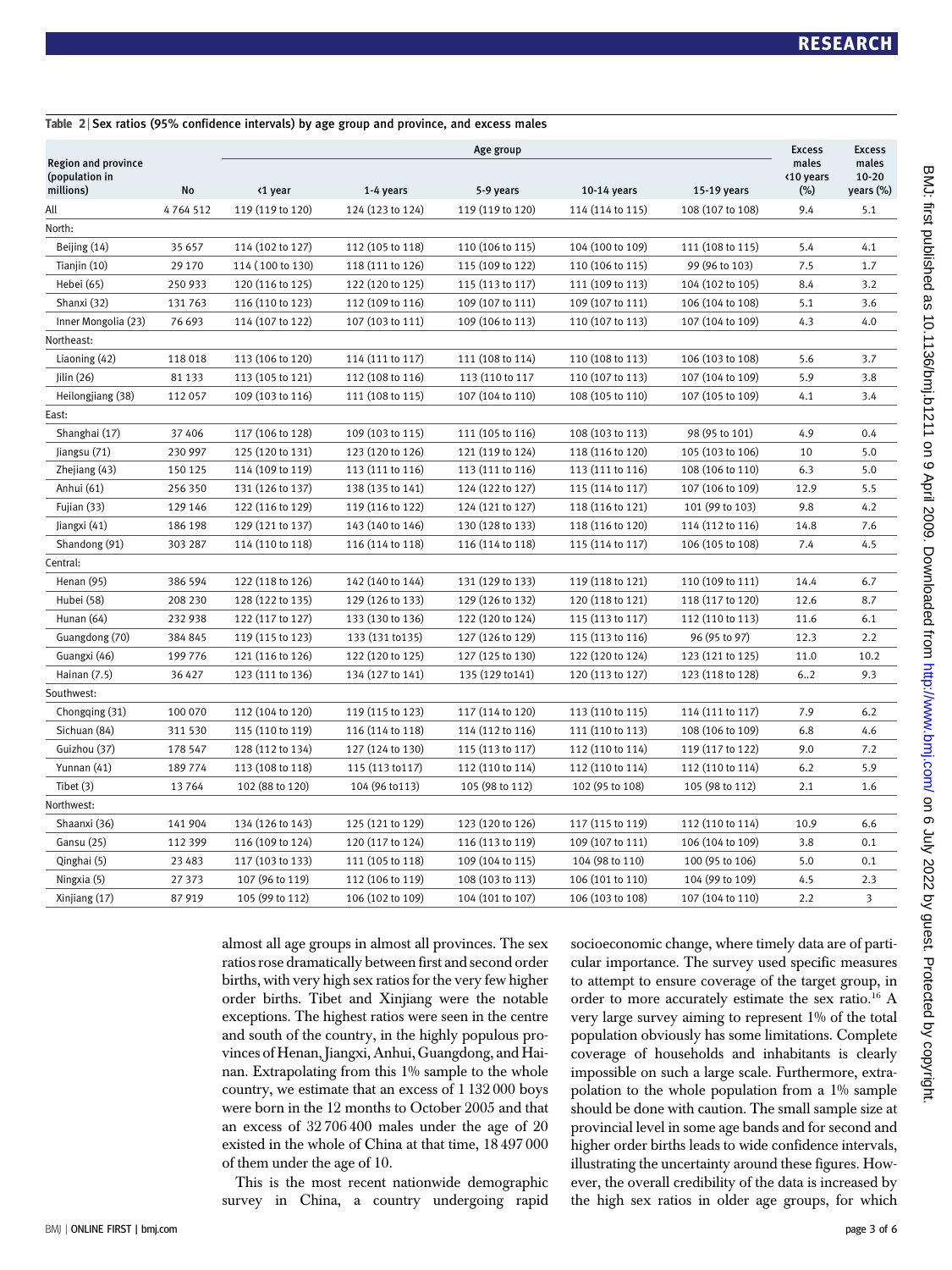|                | No      | Total (n=161 109) | First order (n=101 399) | Second order (n=51 017) | Third order (n=6996) |
|----------------|---------|-------------------|-------------------------|-------------------------|----------------------|
| Total          | 161 109 | 120 (119 to 121)  | 108 (107 to 110)        | 143 (141 to 146)        | 157 (149 to 164)     |
| City*          | 36882   | 115 (113 to 117)  | 110 (107 to 113)        | 138 (132 to 144)        | 146 (127 to 168)     |
| Town†          | 27 254  | 120 (118 to 122)  | 111 (108 to 115)        | 137 (131 to 143)        | 165 (143 to 190)     |
| Rural‡         | 96 973  | 123 (121 to 124)  | 107 (105 to 108)        | 146 (143 to 149)        | 157 (148 to 165)     |
| <b>Beijing</b> | 1 2 0 7 | 118 (105 to 131)  | 115 (102 to 128)        | 123 (92 to 155)         | 275 (85 to 1071)     |
| Tianjin        | 887     | 120 (104 to 136)  | 110 (94 to 128)         | 155 (119 to 192)        | 101 (47 to 414)      |
| Hebei          | 10774   | 119 (115 to 124)  | 110 (105 to 116)        | 134 (126 to 143)        | 147 (118 to 185)     |
| Shanxi         | 4641    | 117 (110 to 125)  | 109 (101 to 117)        | 128 (116 to 142)        | 160 (119 to 209)     |
| Inner Mongolia | 2781    | 117 (108 to 117)  | 113 (103 to 122)        | 134 (113 to 156)        | 94 (54 to 187)       |
| Liaoning       | 3772    | 109 (103 to 115)  | 104 (97 to 112)         | 126 (111 to 143)        | 123 (71 to 199)      |
| Jilin          | 2639    | 109 (101 to 118)  | 107 (97 to 117)         | 112 (98 to 128)         | 160 (87 to 278)      |
| Heilongjiang   | 3659    | 110 (104 to 117)  | 113 (105 to 122)        | 101 (88 to 115)         | 164 (107 to 295)     |
| Shanghai       | 1427    | 120 (108 to 132)  | 111 (99 to 123)         | 176 (136 to 220)        | 113 (34 to 292)      |
| Jiangsu        | 8139    | 126 (121 to 131)  | 111 (106 to 117)        | 192 (174 to 211)        | 188 (138 to 268)     |
| Zhejiang       | 6048    | 113 (108 to 119)  | 109 (102 to 115)        | 122 (111 to 134)        | 170 (117 to 241)     |
| Anhui          | 8583    | 132 (127 to 138)  | 107 (101 to 113)        | 190 (176 to 205)        | 227 (178 to 304)     |
| Fujian         | 4551    | 126 (119 to 134)  | 113 (105 to 121)        | 168 (149 to 188)        | 148 (100 to 234)     |
| Jiangxi        | 6337    | 137 (131 to 144)  | 108 (101 to 116)        | 178 (164 to 194)        | 206 (168 to 257)     |
| Shandong       | 12951   | 113 (110 to 117)  | 109 (105 to 114)        | 120 (112 to 127)        | 163 (127 to 206)     |
| Henan          | 10992   | 126 (121 to 131)  | 104 (99 to 110)         | 166 (156 to 177)        | 129 (108 to 154)     |
| Hubei          | 6034    | 128 (122 to 135)  | 113 (107 to 120)        | 170 (154 to 185)        | 184 (132 to 270)     |
| Hunan          | 7910    | 128 (122 to 134)  | 112 (106 to 118)        | 155 (144 to 168)        | 181 (146 to 226)     |
| Guangdong      | 11 164  | 120 (116 to 125)  | 108 (103 to 113)        | 146 (136 to 157)        | 167 (141 to 201)     |
| Guangxi        | 7 5 0 5 | 120 (115 to 125)  | 105 (99 to 111)         | 137 (126 to 148)        | 160 (137 to 190)     |
| Hainan         | 1 3 6 4 | 122 (110 to 135)  | 111 (97 to 126)         | 138 (117 t o 157)       | 142 (98 to 212)      |
| Chongqing      | 2448    | 111 (103 to 120)  | 108 (97 to 120)         | 115 (101 t o 130)       | 127 (89 to 177)      |
| Sichuan        | 9076    | 116 (112 to 121)  | 106 (101 to 112)        | 129 (120 to 139)        | 141 (121 to 163)     |
| Guizhou        | 5771    | 128 (121 to 135)  | 102 (95 to 109)         | 168 (152 to 185)        | 208 (171 to 255)     |
| Yunnan         | 7633    | 113 (108 to 118)  | 106 (100 to 113)        | 119 (110 to 187)        | 137 (115 to 166)     |
| Tibet          | 509     | 105 (88 to 123)   | 105 (81 to 129)         | 101 (69 to 131)         | 119 (75 to 185)      |
| Shaanxi        | 3689    | 132 (124 to 141)  | 117 (108 to 127)        | 168 (149 to 194)        | 185 (126 to 297)     |
| Gansu          | 3 2 1 5 | 116 (109 to 125)  | 99 (91 to 109)          | 147 (130 to 166)        | 139 (107 to 188)     |
| Qinghai        | 812     | 117 (102 to 133)  | 107 (90 to 125)         | 124 (98 to 150)         | 188 (108 to 368)     |
| Ningxia        | 1078    | 111 (99 to 126)   | 106 (90 to 122)         | 128 (105 to 152)        | 95 (64 to 139)       |
| Xinjiang       | 3514    | 109 (102 to 117)  | 102 (94 to 111)         | 120 (105 to 136)        | 127 (104 to 156)     |

Table 3 | Sex ratios at birth by birth order for November 2004 to October 2005

\*Area with more than 100 000 non-agricultural population.

†Population of at least 20 000, where non-agricultural population exceeds 10%.

‡More than 90% agricultural workers.

concealment and under-reporting of girls would be difficult, and by the number of births counted for the 12 months to October 2005 (161 109), which matches the estimate of 16 million births a year from other sources.18 The findings increase our understanding of the roles of sex selective abortion and the influence of the one child policy in the sex imbalance in China and have clear policy implications.

#### Role of sex selective abortion

The precise role of sex selective abortion in the sex imbalance has been unclear, not least because the practice is illegal in China and obtaining reliable figures is therefore difficult. Some small rural studies have made estimates for proportions of sex selective abortions from hospital based and community birth records.19-21 Two concluded that sex selective abortion was the major cause of the sex imbalance; however, local circumstances vary hugely in China, so wider inferences need to be made with caution. The findings of this survey help to elucidate the role of sex selective abortion in the high sex ratio at the national level.

Firstly, if under-registration of girls, rather than sex selective abortion, accounted for most of the excess births of boys, then sex ratios would fall from birth through early childhood, as girls are required to be registered for immunisation and school entry.15 Our finding that the sex ratios for the 1-4 year old cohort are higher than those at birth and in infancy tends to refute this hypothesis, suggesting that the rise in the 1-4 age group is a cohort effect—that is, it reflects the higher sex ratio at birth in this cohort. To further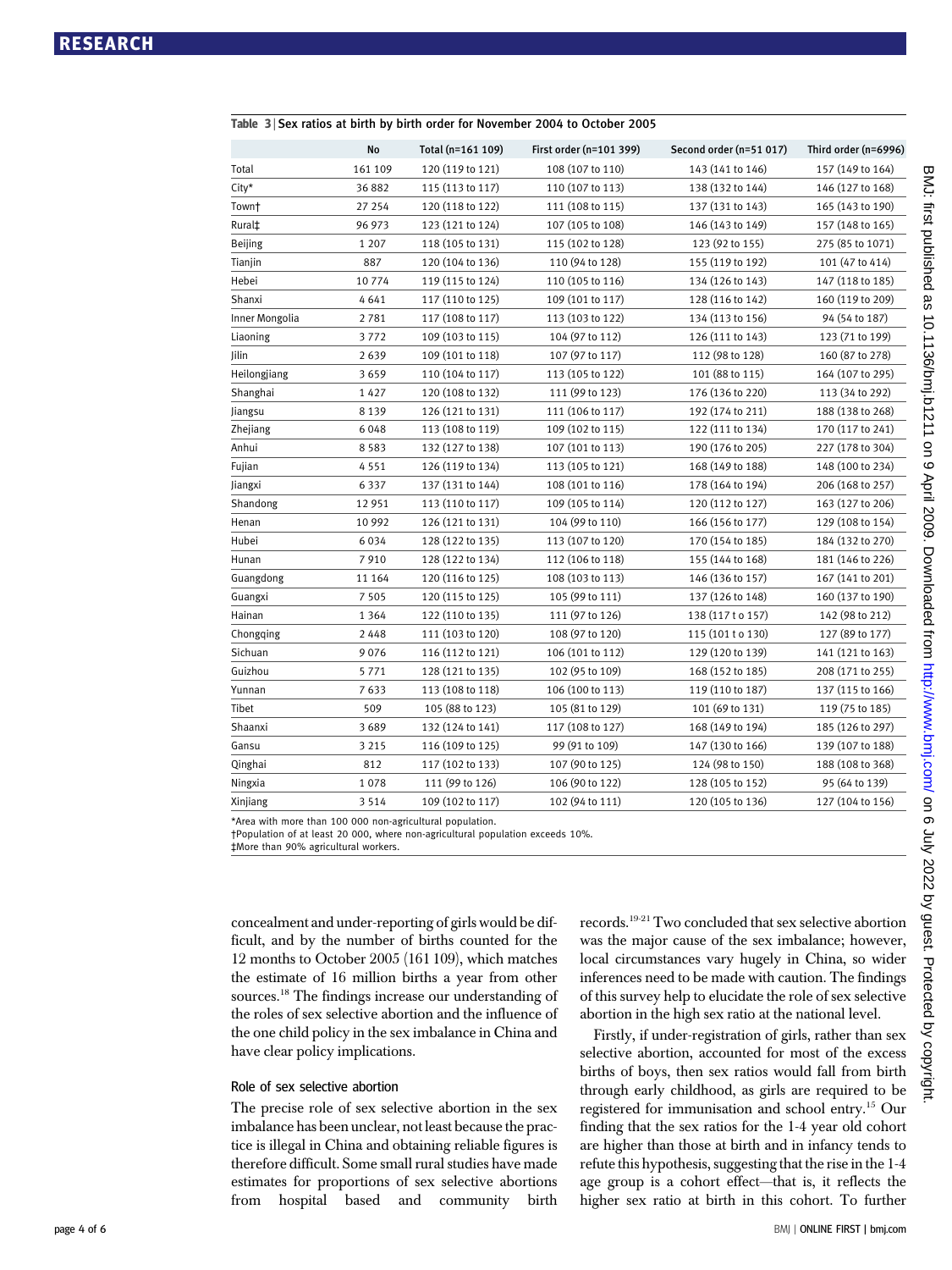

Fig 1 | Sex ratio in 1-4 year age group: all China's provinces

investigate the role of under-registration, comparison can be made between each cohort specific sex ratio and the corresponding sex ratio at birth from previous census data. $2^{223}$  This shows that with only one exception, the 15-19 year old cohort born between 1985 and 1989, the sex ratio at birth was higher or very close to the sex ratio of the corresponding birth cohort in the 2005 survey: the age 1-4 cohort had a sex ratio of 124 and a sex ratio at birth of 120, the 5-9 cohort had a sex ratio of 119 and a sex ratio at birth of 118, the corresponding ratios for the 10-14 cohort were 114 and 112, and those for the 15-19 cohort were 108 and 111. This lends support to the assertion that under-registration of girls is not a major contributor to high sex ratios at birth. Infanticide is of course another possible explanation for girls missing at birth, but this is widely acknowledged to be very rare now.24-27

Secondly, the dramatic increase in sex ratio with second births that our data document, shows that couples are selecting to ensure a boy, the so called "at least one son practice."<sup>15</sup> In urban areas where few couples are allowed a second child, the high sex ratio for first order births (110, 95% confidence interval 107 to 113) suggests some sex selection occurring with the only child. This pattern of dramatic increases in sex ratios for second children is not unique to China. In both South Korea and parts of India, where overall sex ratios are high, the sex ratio increases dramatically for second and higher order births, which has been attributed to sex selective abortion, as couples try to ensure the birth of male offspring while limiting their family size.<sup>7-28</sup>

Thirdly, the steady rise in sex ratios across the birth cohorts since 1986 mirrors the increasing availability of ultrasonography over that period. The first ultrasound machines were used in the early 1980s; they reached county hospitals by the late 1980s and then rural townships by the mid-1990s.<sup>2129</sup> Since then, ultrasonography has been very cheap and available even to the rural poor. Termination of pregnancy is also very available, in line with the one child policy.26 Although sex selective abortion is illegal, proving that an abortion has been carried out on sex selective as opposed to family planning grounds is often difficult when abortion itself is so readily available. $21$ 

#### Role of one child policy

The relation between the sex ratio and the one child policy is a complex one. This study covers births taking place after the policy was instigated, so the increase in sex ratio that we document across age cohorts born in the past 20 years cannot be blamed on the policy in itself. However, the policy is implemented differently across the country (fig 2), and our data do suggest that the sex ratio is related to the way in which the policy is implemented. <sup>15</sup> Whereas in most cities only one child is allowed, three main variants of the policy exist in rural areas. Type 1 provinces are most restrictive around 40% of couples are allowed a second child but generally only if the first is a girl. In type 2 provinces everyone is allowed a second child if the first is a girl or if parents with one child experience "hardship," the definition of which is open to interpretation by local officials. Type 3 provinces are most permissive, allowing couples a second child and sometimes a third, irrespective of sex. Our data show that the type 2 variant, which allows couples a second child after a girl, results in the highest sex ratios for second order births and the overall highest sex ratios, as seen in Henan, Anhui, Jiangxi, Hunan, Guangdong, and Hainan. These are largely more traditional, predominantly agricultural provinces, where bearing sons is still seen as necessary for long term security.<sup>2129</sup>

Medium sex ratios were most common in the strict type 1 provinces. However, these provinces are also wealthier, levels of education are higher, especially among women, traditional values of preference for sons are changing, and more people have pensions making them less dependent on sons to provide security in old age.<sup>30</sup> A study in 2001 showed that more than 50% of women of reproductive age in such provinces express no preference for a son.<sup>31</sup> The lowest (most normal) ratios are seen in the type 3, most permissive, provinces, such as Tibet, Xinjiang, and Ningxia. However, these provinces are also sparsely populated and poor, inhabited partly by ethnic groups who are



Fig 2 | Variation in implementation of the one child policy<sup>15</sup>